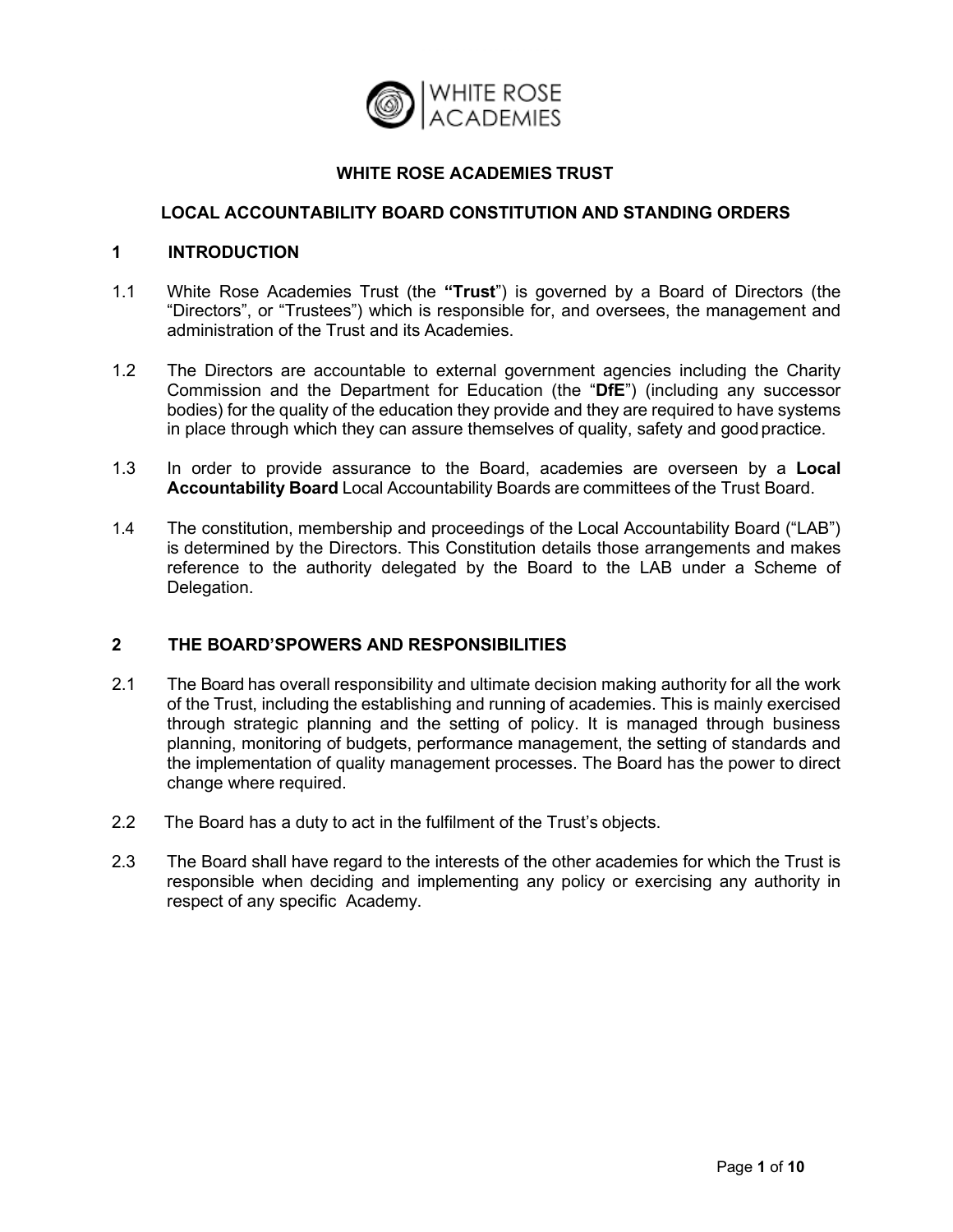# **3 CONSTITUTION OF THE LOCAL ACCOUNTABILITY BOARD**

## 3.1 **Members of the Local Accountability Board**

- 3.1.1 It is expected that the LAB shall comprise of:
	- four members appointed by the Directors (who may or may not be Directors)
	- **times** two staff members (one teaching and one non-teaching)
	- **two parent members**
	- the Principal of the Academy, on an ex officio basis
	- two members nominated by Leeds City College (the "college") as sponsor
	- one Director, who shall serve as Chair of the LAB
- *3.1.2* No more than two parents of Academy pupils and two Academy staff may serve on a LAB at the same time. Members of Academy staff may only sit on the LAB in the capacity of Staff Governor and not as a Trust-appointed Governor or ParentGovernor, even if they are a parent of a pupil at the Academy.

*Likewise, parents of pupils at the Academy, may only sit on the LAB in the capacity of Parent Governor.*

- 3.1.3 The Directors (all or any of them) may attend any meetings of the LAB but shall not count towards the quorum and shall not be entitled to vote on any resolution being considered by the LAB, unless they have been appointed as members of the LAB.
- 3.1.4 All persons appointed or elected to the LAB shall formally declare that they will uphold the objects of the Trust (Code of Conduct).

## 3.2 **Appointment of Members of the Local Accountability Board**

- 3.2.1 The Board shall normally appoint a maximum of five persons to serve on the LAB, at least one of whom will be a Director and who will serve as Chair of the LAB.
- 3.2.2 The LAB will approve the appointment of Staff Governors following an election involving Academy Staff.
- 3.2.3 Members of an academies Senior Leadership Team (SLT) should not be appointed as a Staff Governor, unless otherwise agreed by the Board.
- 3.2.4 Staff Governors should be *representative of* the staff team, rather than assume the role of a *staff representative*. Likewise, Parent Governors are *representative of* parents, rather than being a *parent representative*.
- 3.2.5 The Principal shall be treated for all purposes as being an ex officio member of theLAB. They are a member of the LAB as a result of the office they hold.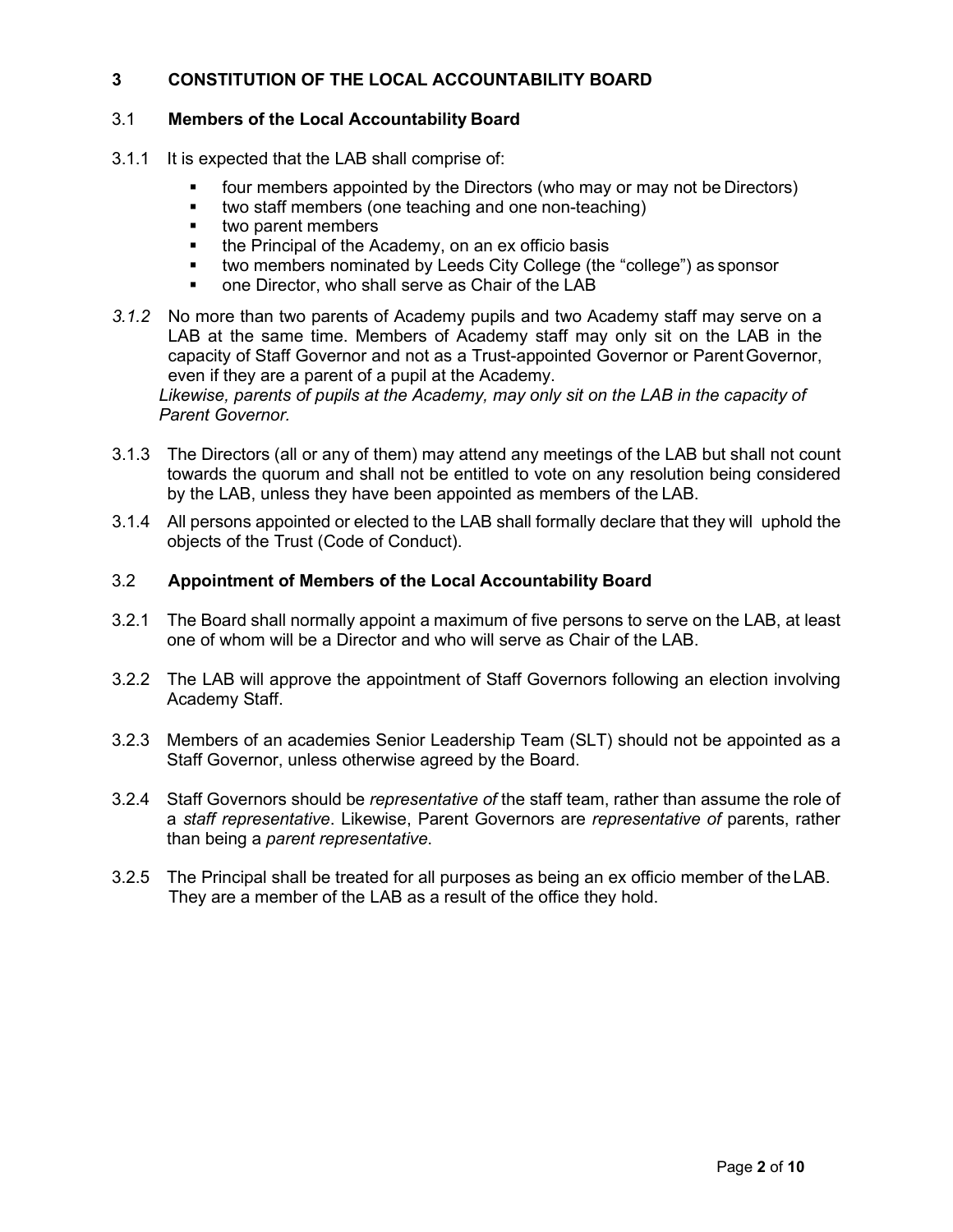- 3.2.6 Subject to clause 3.2.9, the parent members of the LAB must be elected by parents of registered pupils at the Academy and she/he must be a parent of a pupil at the Academy or an individual exercising parental responsibility at the time when he/she is elected.
- 3.2.7 The Clerk to the LAB shall support the Principal when making the necessary arrangements for, and determine all other matters relating to, an election of the parent and staff members of the LAB. Any election must be held by secret ballot.
- 3.2.8 The arrangements made for the election of the parent and staff members of the LAB shall provide for every person who is entitled to vote in the election to be notified of the opportunity.
- 3.2.9 In the event of difficulty in appointing Parent Governors, , the LAB is able to appoint a person who is the parent of any child who is of compulsory school age.
- 3.2.10 Those elected as Parent Governors will be required to resign their position at the end of the term of office which they are serving at the point that their child leaves the school, though they are eligible to seek appointment as a Trust appointed governor subject to the approval of the LAB and a vacancy existing.
- 3.2.11 The first parent and staff members of the LAB shall be those people who filled those positions on the Governing Body of the predecessor school at its closure (provided they remain eligible under this Constitution), who shall serve on the LAB for the remainder of the terms of office for which they were elected to the predecessor Governing Body.

#### 3.3 **Term of office**

- 3.3.1 The term of office for any person serving on the LAB shall be three years, except that this time limit shall not apply to the Principal.
- 3.3.2 Subject to remaining eligible as a member of the LAB, any person may be re-appointed or re-elected to the LAB.
- 3.3.3 In the event of a member of the LAB having served two consecutive terms, if they wishto serve a third term the Board's approval will need to be obtained in advance of the appointment.

#### 3.4 **Resignation and Removal**

- 3.4.1 A person serving on the LAB shall cease to hold office if he/she resigns his/her office by notice to the LAB. Urgent action needs to be taken if this results in less than **six** persons remaining.
- 3.4.2 The LAB Chair, in agreement with the CEO, may be remove members of the LAB from office if they contravene the Trust's Code of Conduct or there are other exceptional circumstances. The Board also had the powers to remove members of LABs. The Board shall give due regard to, but not be bound by, any representations by the LAB.
- 3.4.3 Should a staff member of the LAB be suspended from the Academy as a member of staff, the staff member shall be deemed to be suspended from the LAB. If the Principal or any other person who serves on the LAB as a staff member ceases to work at the Academy then he/she shall be deemed to have resigned and she/he shall cease to serve on the LAB automatically upon ceasing to work at the Academy.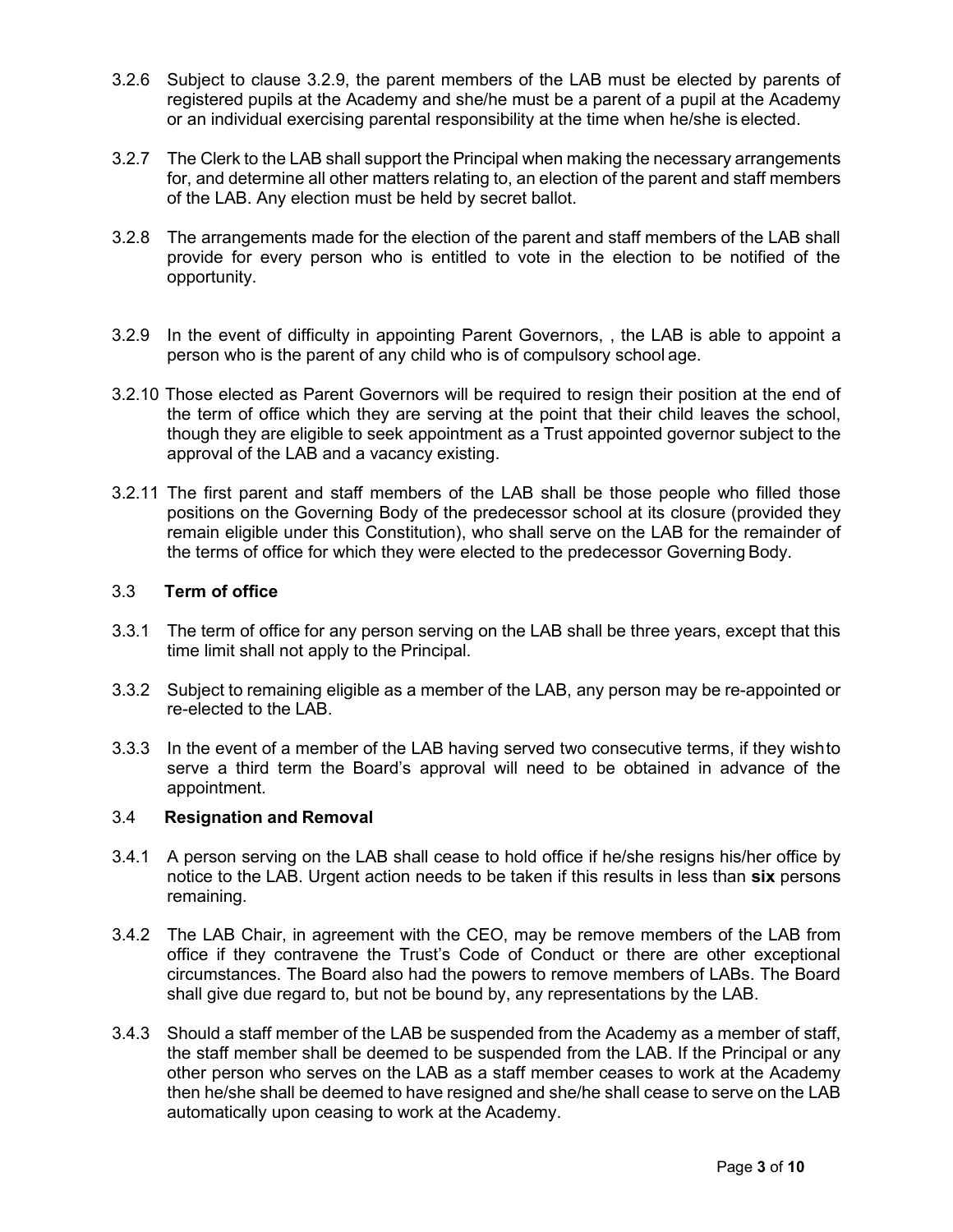3.4.4 Where a person who serves on the LAB resigns or is removed from office, the LAB will be notified.

## 3.5 **Disqualification of Members of the Local Accountability Board**

- 3.5.1 No person shall be qualified to serve on the LAB unless he/she is aged 18 or over at the date of election or appointment.
- 3.5.2 A person serving on the LAB shall cease to hold office if he/she becomes incapable by reason of illness or injury or of managing or administering his/her own affairs.
- 3.5.3 A person serving on the LAB will be removed from office (unless there are exceptional circumstances which are acceptable to the Chair and CEO) following absence from three consecutive formal meetings.
- 3.5.4 A person shall be disqualified from serving on the LAB if:
	- (a) He/she has been declared bankrupt and/or his/her estate has been seized from his possession for the benefit of his/her creditors and the declaration or seizure has not been discharged, annulled or reduced; or
	- (b) He/she is the subject of a bankruptcy restrictions order or an interim order.
- 3.5.5 A person shall be disqualified from serving on the LAB at any time when he/she is subject to a disqualification order or a disqualification undertaking under the Company Directors Disqualification Act 1986 or to an order made under section 429(2)(b) of the Insolvency Act 1986 (failure to pay under county court administration order).
- 3.5.6 A person serving on the LAB shall cease to hold office if he/she would cease to be a director by virtue of any provision in the Companies Act 2006 or is disqualified from acting as a trustee by virtue of section 178 of the Charities Act 2011 (or any statutory reenactment or modification of that provision).
- 3.5.7 A person shall be disqualified from serving on the LAB if he/she has been removed from the office of charity trustee or trustee for a charity by an order made by the Charity Commission or the High Court on the grounds of any misconduct or mismanagement in the administration of the charity for which he/she was responsible or to which he/she was privy, or which he/she by his/her conduct contributed to or facilitated.
- 3.5.8 A person shall be disqualified from serving on the LAB at any time if he/she is:
	- (a) included in the list kept by the Secretary of State under s1 of the Protection of Children Act 1999; or
	- (b) disqualified from working with children in accordance with s35 of the Criminal Justice and Court Services Act 2000; or
	- (c) barred from regulated activity relating to children (within the meaning of s3(2) of the Safeguarding Vulnerable Groups Act 2006).
- 3.5.9 A person shall be disqualified from serving on the LAB if he/she is a person in respect of whom a direction has been made under s142 of the Education Act 2002 or is subject to any prohibition or restriction which takes effect as if contained in such a direction.
- 3.5.10 A person shall be disqualified from serving on the LAB where he/she has, at any time, been convicted of any criminal offence, excluding any that have been spent under the Rehabilitation of Offenders Act 1974 as amended, and excluding any offence for which the maximum sentence is a fine or a lesser sentence except where such person has been convicted of any offence which falls under s72 of the Charities Act 1993.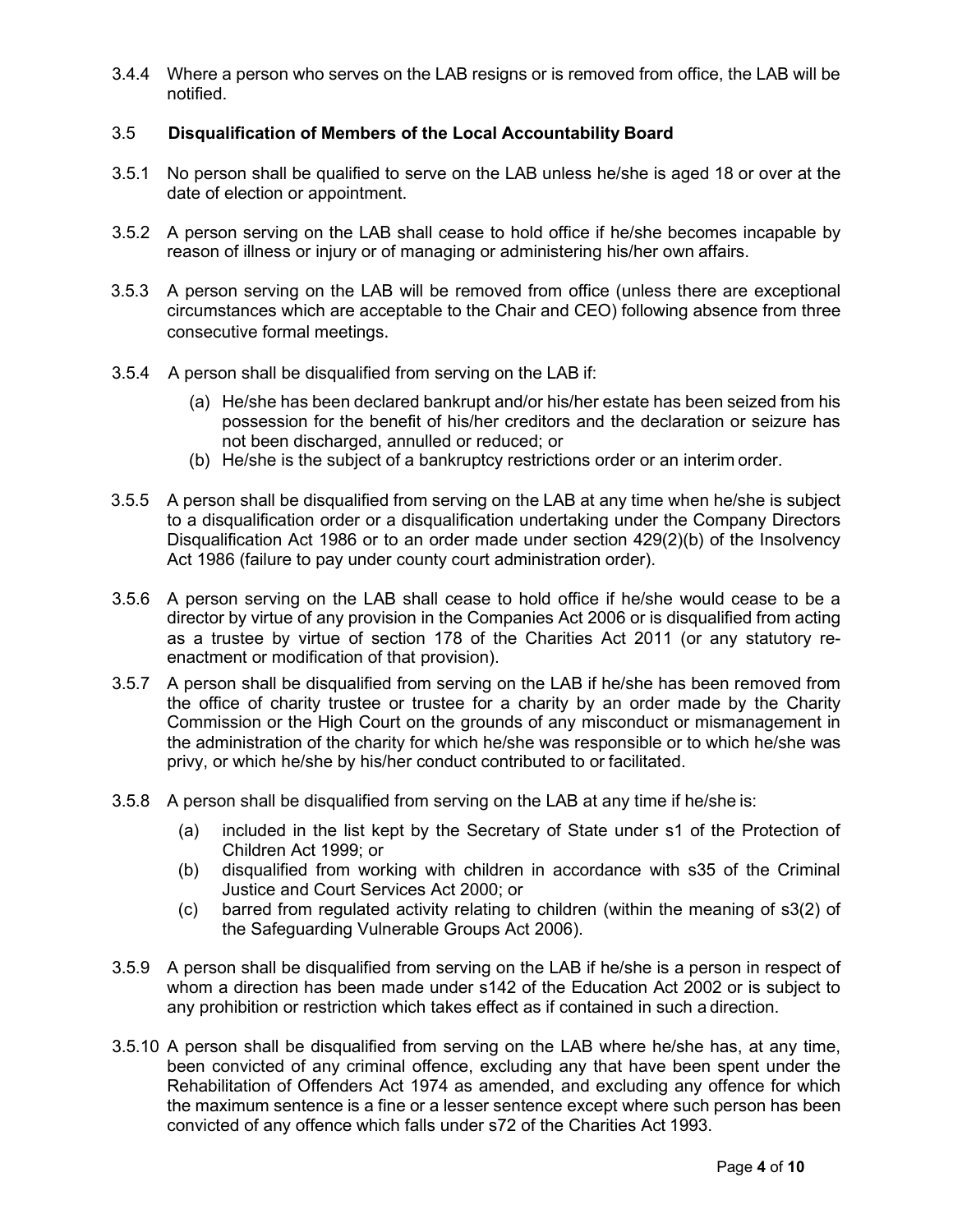- 3.5.11 A person shall be disqualified from serving on the LAB if he/she has not provided to the Trust a criminal records certificate at an enhanced disclosure level under s113B of the Police Act 1997 as amended by the Protection of Freedoms Act 2012. If the certificate discloses any information which would in the opinion of the Chair of the LAB, the Principal or the Executive Principal confirm that person's unsuitability to work with children, then he/she shall be disqualified.
- 3.5.12 Where a person becomes disqualified from serving on the LAB she/he shall give written notice of that fact to the LAB.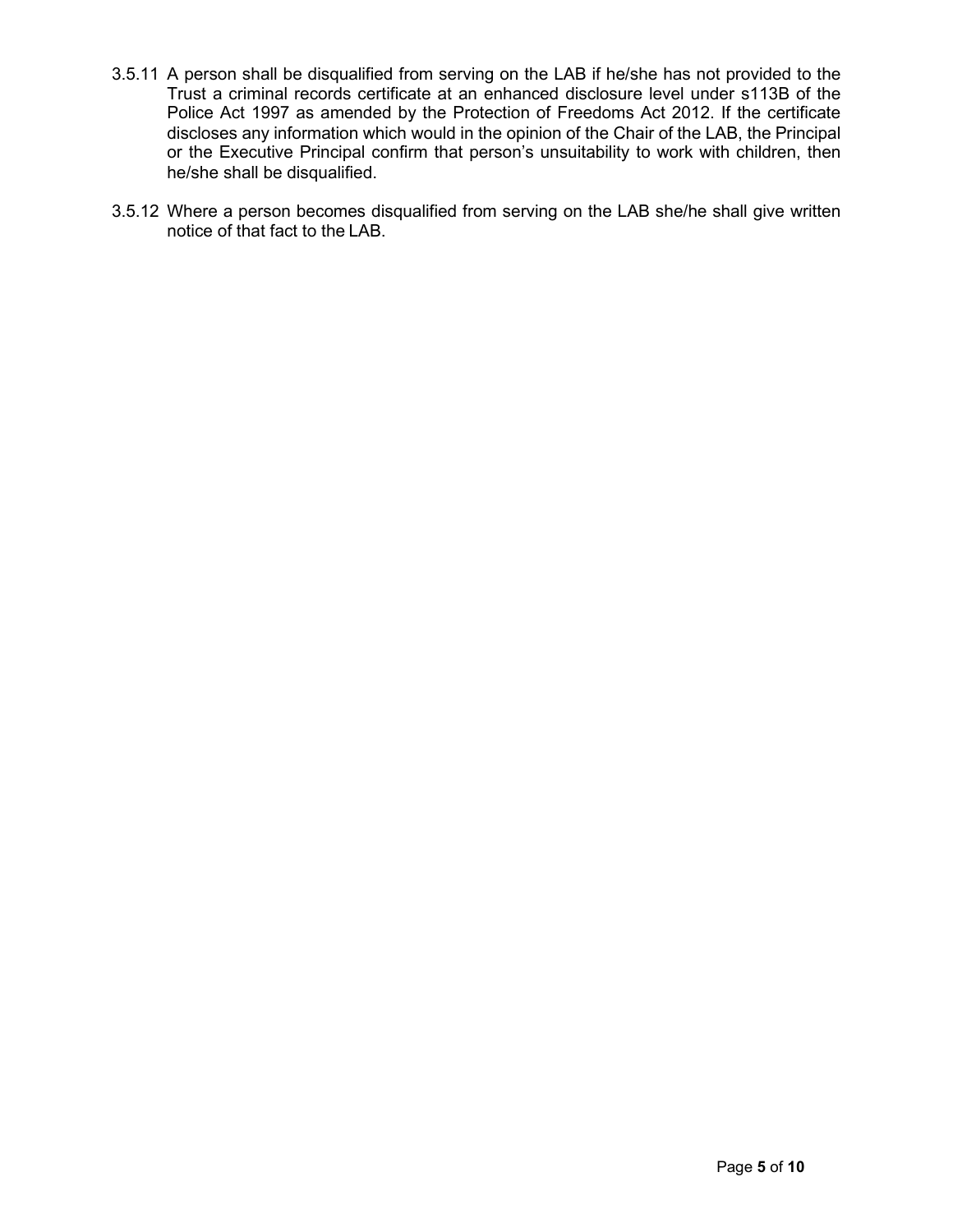### **ANNEX 1**

### **STANDING ORDERS: FUNCTIONING OF THE LOCAL ACCOUNTABILITY BOARD**

## **1 CHAIR AND VICE CHAIR OF THE LOCAL ACCOUNTABILITY BOARD**

- 1.1 At their last formal meeting in the academic year, the Clerk to the LAB shall invite expressions of interest for the positions of Chair from among their number to serve for one year. In the interests of succession planning, interested parties are encouraged to submit advance interest in these roles to the Clerk in the first instance. An election statement will be requested if there is more than one candidate.
- 1.2 At their last formal meeting in the academic year, the Board shall review election statements (where applicable) and appoint Chairs of the Local Accountability Boards (LABs).LAB members who are employed by the Trust are ineligible to be appointed as Chair or Vice Chair, other than in exceptional circumstances where the Board decides that this is appropriate, for a maximum of one academic year without a break.
- 1.3 At their first formal meeting of the academic year, the LAB shall appoint a Vice-Chair from among their number to serve for one year.
- 1.4 LABs are encouraged to utilise the Vice Chair to best effect, in order to provide support to the Chair in respect of key tasks and to assist in developing Vice Chairs' experience.
- 1.5 Other than in exceptional circumstances agreed by the Board, a Chair should not serve for more than 6 years continuously *[commencing with effect from 1 March 2017]*, without a break in service of at least one academic year.
- 1.6 The Chair or Vice Chair may at any time resign his/her office by giving notice in writing to the Board/LAB respectively. The Chair or Vice Chair shall cease to hold office automatically if:
	- He/she ceases to serve on the LAB;
	- He/she becomes employed by the Trust, whether or not at the Academy;
	- He/she is removed from office in accordance with these Standing Orders,or
	- In the case of the Vice Chair, he/she is appointed in accordance with these Standing Orders to fill a vacancy in the office of Chair.
- 1.7 Where a vacancy arises in the office of Chair or Vice Chair, the Board shall at their next meeting (or written resolution, if required sooner) appoint a replacement , in the manner outlined above.
- 1.8 Where the Chair is absent from any meeting or there is at the time a vacancy in the office of the Chair, the Vice Chair shall act as the Chair for the purposes of the meeting.
- 1.9 Where the Vice Chair is also absent from the meeting or there is at the time a vacancy in the office of Vice Chair, the members of the LAB must elect one of their number to act as Chair for the purposes of that meeting only. The person so elected may not be a person who is employed by the Trust, whether or not at the Academy.
- 1.10 The LAB Chair or Vice-Chair(s) may be removed from office by the Board at any time. In the event of the LAB wishing to remove a Chair from office, a proposal , and the reason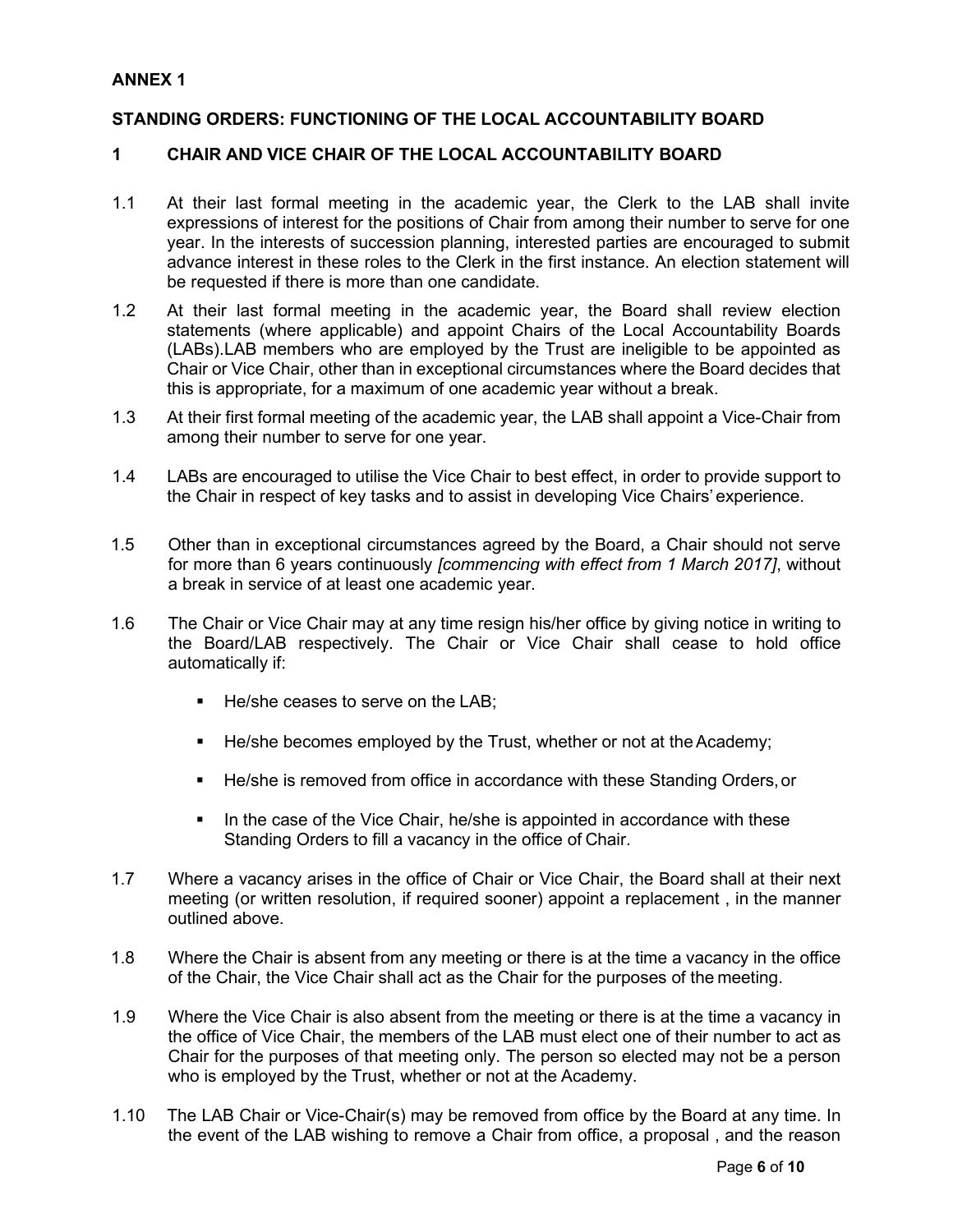for it should be sent to the Board for consideration.

# **2 CONFLICTS OF INTEREST**

- 2.3 Any member of the LAB who has or can have any direct or indirect duty or personal interest (including but not limited to any Personal Financial Interest) which conflicts or may conflict with that person's duties as a member of the LAB must disclose that fact to the LAB as soon as he/she becomes aware of it. A person must absent himself/herself from any discussions of the LAB in which it is possible that a conflict shall arise between his/her duty to act solely in the interests of the Academy and any duty or personal interest (including but not limited to any Personal Financial Interest).
- 2.4 For the purpose of paragraph 2.1, a person has a **"Personal Financial Interest"** if she/he is in the employment of the Trust or is in receipt of remuneration or the provision of any other benefit directly from the Trust or in some other way is linked to the Trust or the Academy.
- 2.5 In any conflict between any provision of these Standing Orders and the Articles, the Articles shall prevail.

## **3 THE MINUTES**

- 3.1 The Minutes of the proceedings of a meeting of the LAB must be drawn up and retained for five academic years by the Clerk to the LAB. The Minutes must be signed (subject to the approval of the members of the LAB) at the same or next subsequent meeting by the person acting as Chair. The Minutes should include a record of:
	- all proceedings at meetings of the LAB, including the names of all persons present at each such meeting.
	- **any resolutions passed at those meetings**
- 3.2 The Clerk must ensure that copies of Minutes of all meetings of the LAB are made available to be viewed by the Trust as soon as reasonably practicable after those Minutes are approved.

#### **4 DELEGATION**

- 4.1 The LAB may establish Sub-Committees and Panels for the purposes of dealing with various hearing and appeals. The Terms of Reference for which will be approved upon review of the relevant policy.
- 4.2 Where a power or function has been delegated to the LAB, the LAB may sub-delegate to a Committee, any person serving on the LAB, the Principal or any other holder of an executive office, such of its powers or functions as it considers desirable to be exercised by them. Any such sub delegation may be made subject to any conditions which either the Directors or the LAB may impose and such sub delegation may be revoked or altered at any time.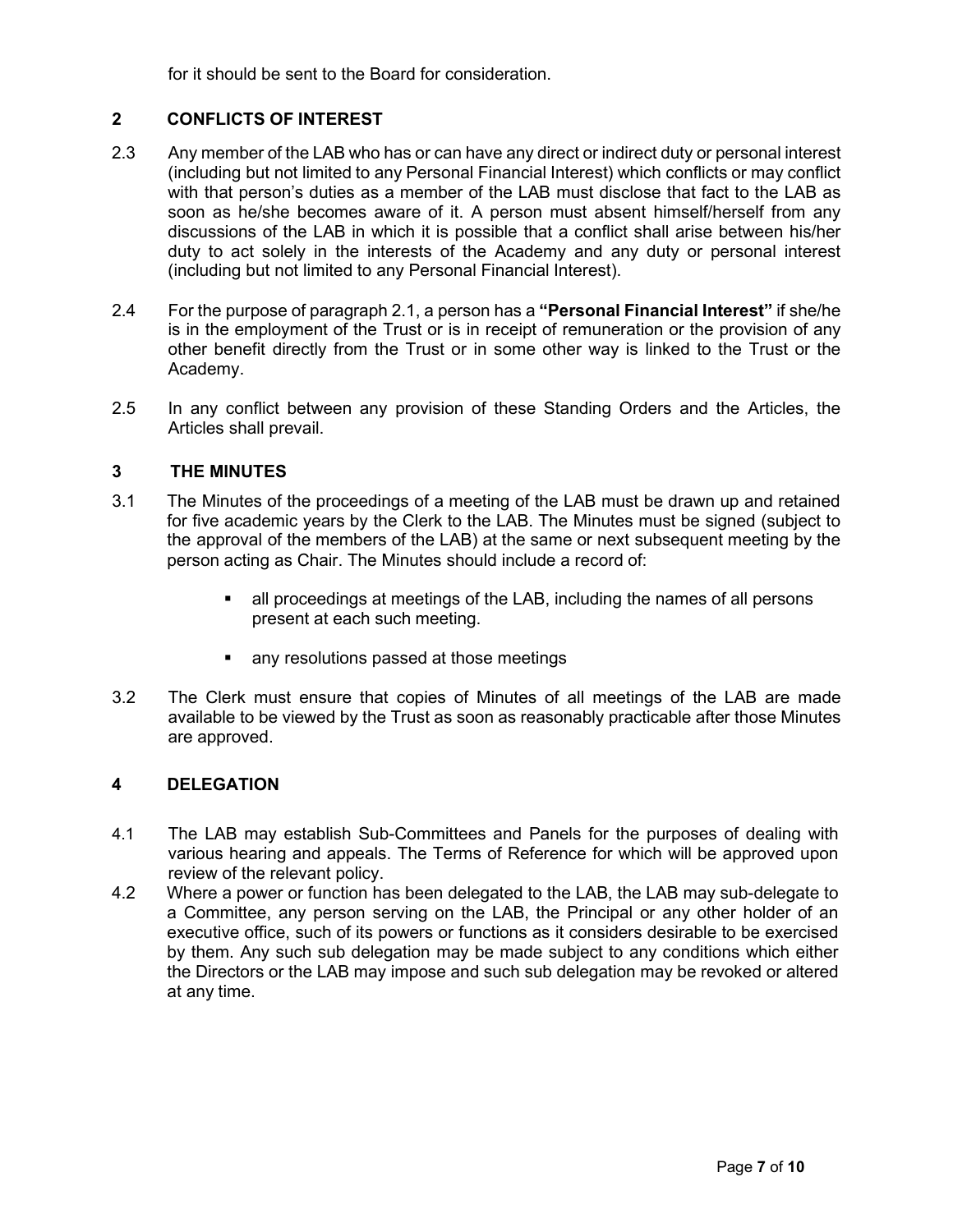4.3 Where any power or function of the Board or the LAB is exercised by any Director or member of the LAB, the Principal or any other holder of an executive office, the action/decision must be reported at the next LAB meeting immediately following the taking of the action or making the decision.

# **5 MEETINGS OF THE LOCAL ACCOUNTABILITY BOARD**

- 5.1 Subject to compliance with these Standing Orders, the Scheme of Delegation applied to the Academy and the policies laid down from time to time by the Trust, the LAB may regulate its proceedings as the members of the LAB think fit.
- 5.2 The LAB must meet at least six times in every school year. Meetings shall be convened by the Clerk to the LAB. In exercising his/her functions under these Standing Orders the Clerk to the LAB must comply with any direction:
	- given by the Board or the LAB (and in the event of a conflict, a direction given by the Board shall take precedence); or
	- given by the Chair of the LAB or, in his/her absence or where there is a vacancy in the office of Chair, the Vice Chair of the LAB, so far as such direction is not inconsistent with any direction given as mentioned above.
- 5.3 The Board or any three members of the LAB may, by notice in writing given to the Clerk, requisition a meeting of the LAB. The Clerk shall convene such a meeting as soon as is reasonably practicable.
- 5.4 At least seven clear days before the date of a meeting, each member of the LAB mustbe given notice in writing of it, communicated by the Clerk and a copy of the Agenda for the meeting.
- 5.5 If the Chair or, in his/her absence (or where there is a vacancy in the office of Chair), the Vice Chair decides that there are matters demanding urgent consideration, it shall be sufficient if written notice of a meeting and the copy of the agenda are circulated less than 7 days before the meeting.
- 5.6 The convening of a meeting and the proceedings conducted at it shall not be invalidated by reason of a member not having received written notice of the meeting or a copy of the agenda.
- 5.7 A resolution to rescind or vary a resolution carried at a previous meeting of the LAB may not be proposed at a meeting of the LAB unless the consideration of the rescission or variation of the previous resolution is a specific item of business on the agenda for that meeting.
- 5.8 A meeting of the LAB shall be terminated with immediate effect if:
	- the members of the LAB so resolve; or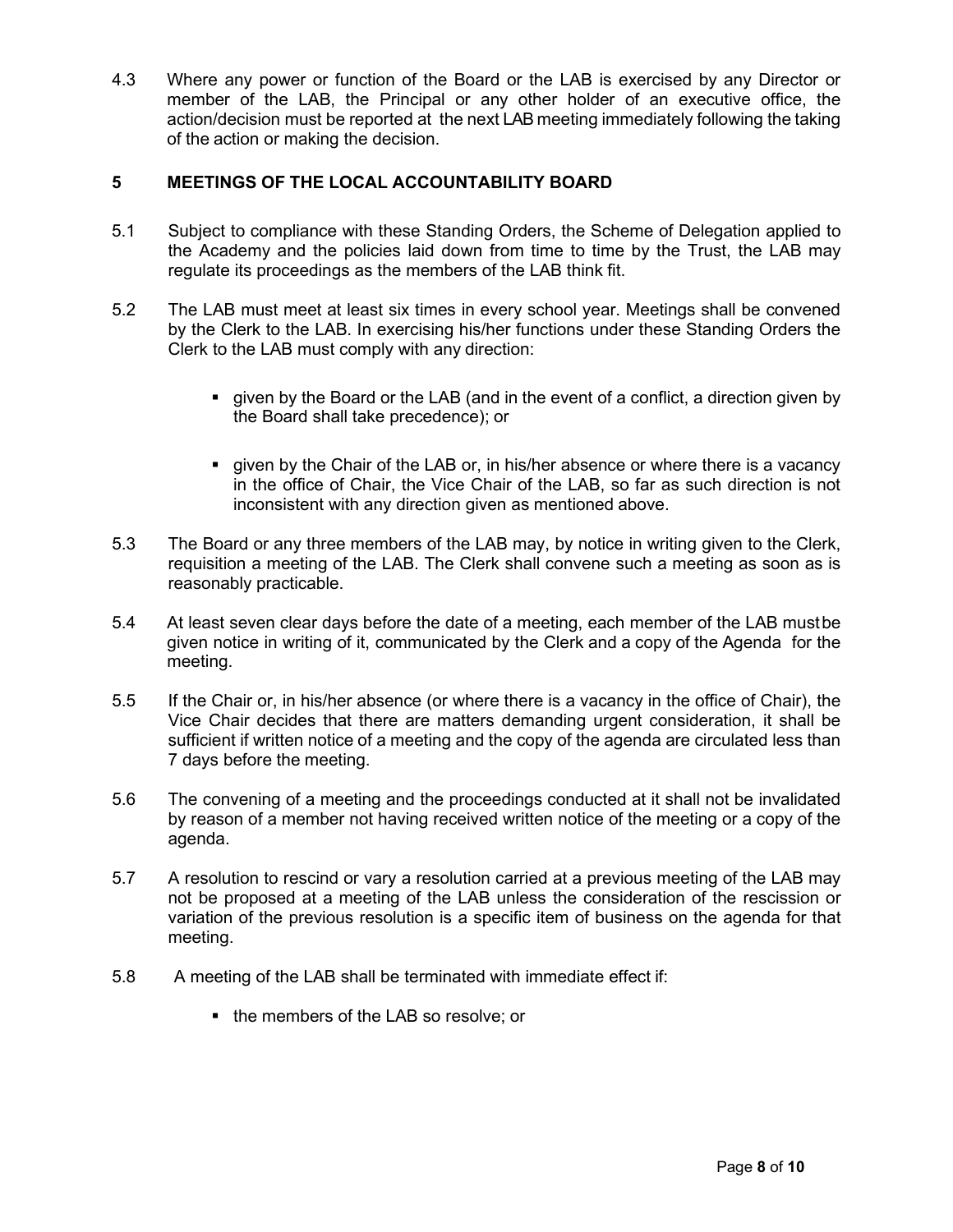- 5.9 Where in accordance with paragraph 5.8 a meeting is not held or is terminated before all the matters specified as items of business on the agenda for the meeting have been considered or deferred, a further meeting must be convened by the clerk as soon as is reasonably practicable, but in any event within seven days of the date on which the meeting was originally to be held or was so terminated, subject to statutory holidays.
- 5.10 Where the LAB resolves in accordance with paragraph 5.8 to adjourn a meeting before all the items of business on the agenda have been considered , the LAB must determine the arrangements for considering the remaining agenda items.
- 5.11 Subject to paragraph 5.13, the LAB meeting will be quorate if at least six members eligible to vote are present.
- 5.12 The quorum for the purposes of:
	- any vote on the removal of a person in accordance with these Standing Orders;

is any two-thirds (rounded up to a whole number) of the members who are at the time entitled to vote on those matters.

- 5.13 Subject to these Standing Orders and with reference to the Scheme of Delegation under which the LAB operates, in instances where there are differing opinions and a decision needs to be taken, the outcome shall be determined by a majority of the votes of the persons present and entitled to vote on the question. Every member of the LAB shall have one vote.
- 5.14 Where there is an equal division of votes, the Chair of the meeting shall have a casting vote in addition to any other vote he/she may have, subject to the Scheme of Delegation under which the LAB operates.
- 5.15 Members of the Trust's/Academy's staff may be invited to attend meetings but will have no voting rights, unless attending in their capacity as Staff Governor.
- 5.16 the LAB shall ensure that a copy of: the final minutes all LAB meetings are available upon request to the Clerk to the LGB subject to the retraction of any confidential matters
- 5.17 Any member of the LAB may participate in meetings of the LAB by telephone or video conference provided that:
	- he/she has given notice of his/her intention to do so, at least 24hours before the meeting; and
	- the LAB has access to the appropriate equipment.

## **6 NOTICES**

6.1 Any notice to be given to or by any person under these Standing Orders must be in writing or given using electronic communications to an address notified for that purpose to the person giving the notice.